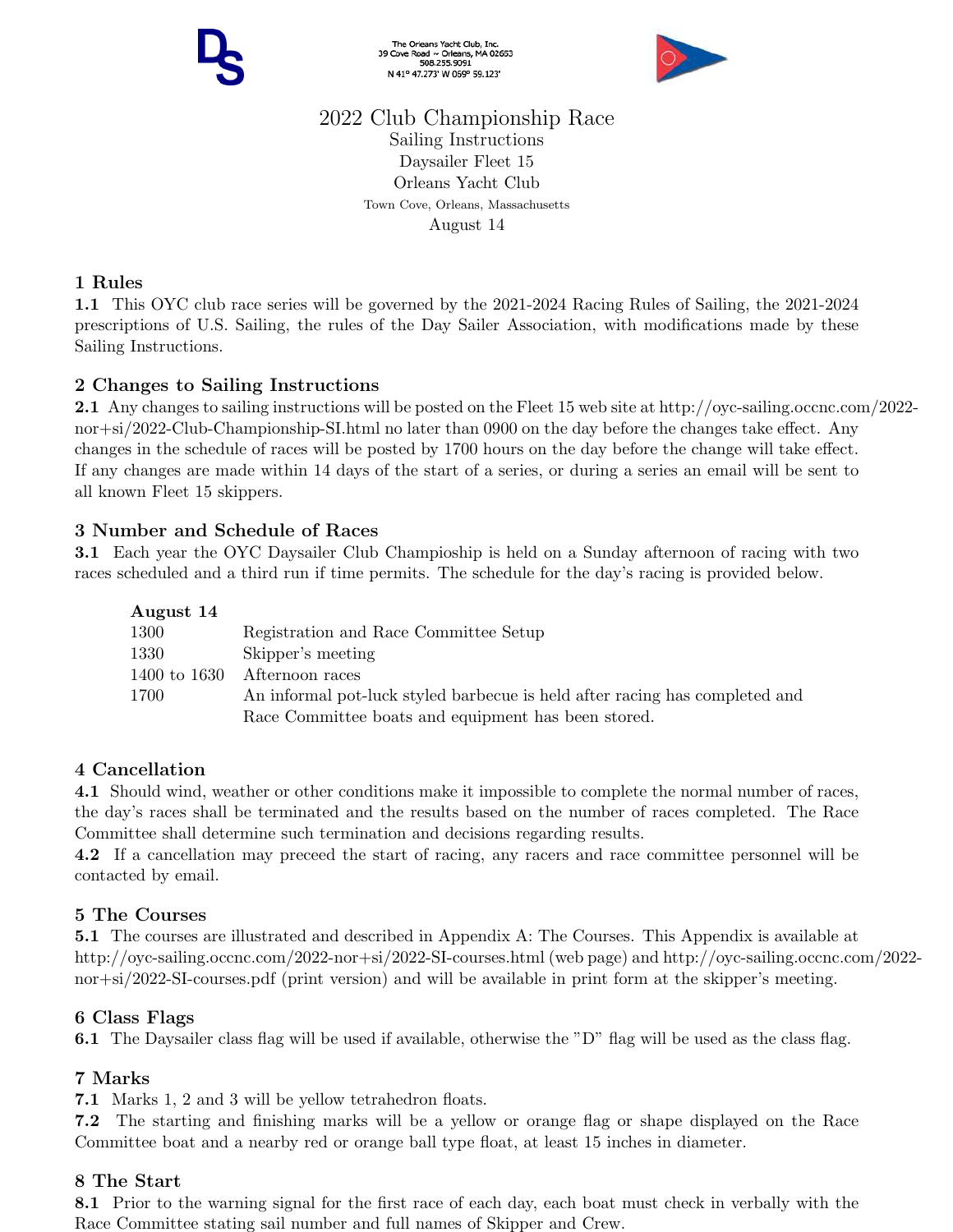8.2 Races will be started according to the signal sequence defined in rule 26. For racer's convenience, the starting squence is summarized on diagrams on the Fleet 15 Quick References web page.

8.3 Times shall be taken from the visual signals; the absence of a sound signal shall be disregarded. Approximately 15 seconds prior to the warning signal, the race committee will sound multiple short blasts to prepare the Racers for the Start sequence.

8.4 The start and finish marks are described in the "Marks" section.

## 9 Recalls

9.1 Individual recalls will be signaled in accordance with Rule 29.1.

9.2 General recalls will be signaled in accordance with Rule 29.2.

9.3 After a general recall the warning signal for a new start shall be made one minute after the First Substitute flag is removed (one sound).

## 10 Change of the Next Leg of the Course

10.1 To change the next leg of the course, the race committee will move the original mark (or the finishing line) to a new position prior to the first boat rounding the previous mark.

#### 11 The Finish

11.1 The start and finish marks are described in the "Marks" section.

## 12 Penalty System

12.1 Rule 44.1 and 44.2 (the Two-Turns and One-Turn Penalties) is in effect. Rule 44.3 (Scoring Penalty) is not in effect. A boat with fails to take a penalty under Rule 44.1 and 44.2 is disqualified.

## 13 Time Limits and Target Times

13.1 The time limit for the first boat to finish will be one hour.

13.2 Boats failing to finish within 20 minutes after the first boat finished will be scored "Did Not Finish".

13.3 If a yacht in last place in a race is delaying the next start, the jury may order the race terminated and score the yacht point equal to last place.

#### 14 Protests and Requests for Redress

14.1 A boat intending to protest shall inform the other boat at the first reasonable opportunity. When her protest will concern an incident in the racing area that she was involved in or saw, she shall hail 'Protest'. A red flag is not necessary for boats less than 6 meters.

14.2 A boat shall notify the Race Committee boat at the Finish line of her intent to protest and the identity of the protested boat.

14.3 Protests shall be written on forms available from the Race Committee and lodged with a Race Committee representative ashore. Protest time will end one hour after the Race Committee boat docks.

14.4 Protest notices will be posted within 30 minutes of the protest time limit to inform competitors where and when there is a hearing in which they are parties to a protest or named as a witness or the parties will be contacted directly.

14.5 The jury will try to hear protests approximately in the order received.

#### 15 Scoring

15.1 The Low-Point System, Appendix A, of the USSA Racing Rules will apply.

15.2 The OYC Daysailer Club Championship shall be considered valid if at least two races have been completed.

15.3 No score discards are allowed.

#### 16 Safety Regulations

16.1 PFDs must be worn at all times when sailing daysailers.

16.2 A boat that retires from a race shall notify the race committee as soon as possible.

## 17 Replacement of Crew or Equipment

17.1 Substitution of crew shall be allowed within limitation of Daysailor class rules, By-Law 1, Rule 6, with the following deviations from class rules.